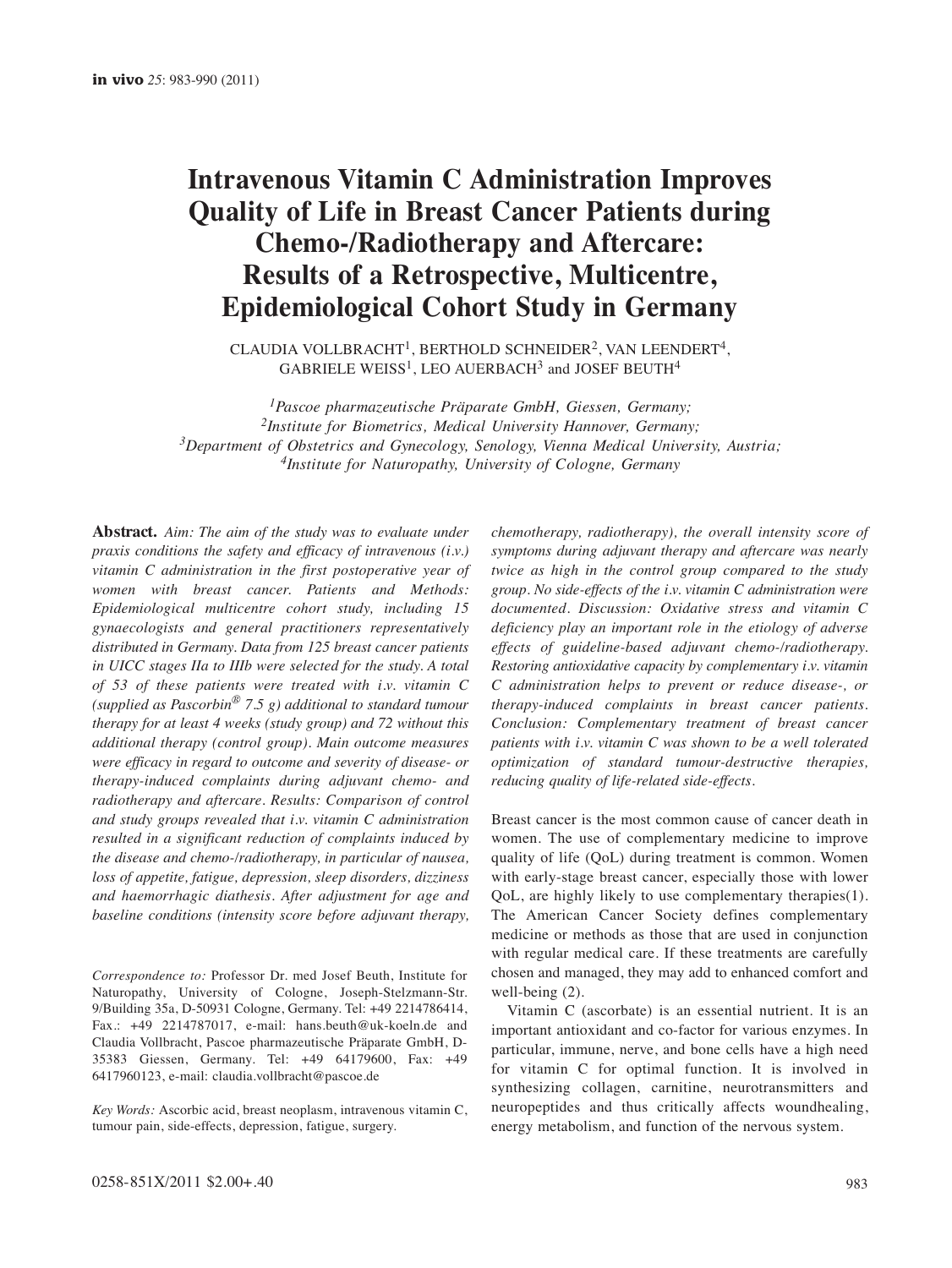Intravenous (*i.v.*) administration of vitamin C is part of complementary therapies in anticipation of improving QoL, protecting against side-effects of chemotherapy and radiation, increasing the immune system's defence and inducing antiproliferative effects. The administration of high dose *i.v.* vitamin C is currently debated by the oncologic community because the requirements for scientific proof of safety and effectiveness for vitamin C, as for many other complementary therapeutic approaches, has not yet been met (3-6). In the past, basic research and clinical evaluation of *i.v.* vitamin C in oncology have been intensified in an attempt to integrate this therapy into evidence-based medicine. Basic research shows that vitamin C in high concentration has an antiproliferative effect towards different cancer cells, including breast cancer cells (7-9), sensitizes cancer cells towards some cytostatic drugs (10, 11) and protects from chemotherapy related sideeffects (12-14). It is important to keep in mind that orally administered vitamin C produces concentrations in plasma and tissue which are tightly controlled  $(< 0.2$  mM) and that pharmacologic concentrations of vitamin C in plasma (>0.2 mM) can only be achieved by parenteral administration (15).

Although preclinical data in animal models showed a significant reduction of tumour growth, the use of pharmacological vitamin C as a single agent was not curative (16-19). This emphasizes that a future trend may lie in a combination of vitamin C and chemotherapeutics (20). The efficacy of vitamin C as a chemotherapeutic agent has not been clinically investigated, although well-documented case reports are available (21, 22). Clinical data regarding the safety and efficacy of *i.v.* vitamin C in order to enhance QoL are also limited. In 1991, Cameron published clinical experiences with *i.v.* vitamin C  $(\sim 10 \text{ g/d})$  and in 2007 (23), a Korean study investigated the efficacy of one week high-dose *i.v.* vitamin C (20 g/d with a 3-day interval) on health-related QoL in terminally ill cancer patients (24).

The rationale behind the use of vitamin C complementary in oncology is to combat oxidative stress, which is a major factor in chemotherapy and radiation-related side-effects that is often overlooked. Tumour cells metabolism, surgery, chemotherapy and radiation lead to an increase in reactive oxygen species (ROS), which stresses the antioxidant defense system and induces oxidative stress. QoL of tumour patients is impaired by oxidative stress-related effects such as mucosa dysfunction causing gastrointestinal ailments, anemia, fatigue, mental disorders and lipid abnormalities. Therefore, there is a strong consensus among scientists that the recommendations of antioxidants for cancer patients should be reinvestigated (25). Additionally, oxidative stress has emerged as a major aetiological factor for breast cancer. Although, a recent case–control study based on the dietary intake of antioxidant vitamins did not find any meaningful association with breast cancer risk (26), studies based on blood examinations of vitamin status found that increasing

levels of vitamin C were significantly associated with a reduced risk of breast cancer (27, 28).

Taking into account the important role of oxidative stress in the development and progression of cancer and in the aetiology of adverse effects, the present clinical investigation was performed to evaluate the safety and efficacy of complementary *i.v.* vitamin C administration to reduce sideeffects of guideline-based adjuvant chemo-/radiotherapy in breast cancer patients.

#### **Patients and Methods**

*Study design.* This was an epidemiological, retrospective cohort study with parallel groups. Design and conduct of the study were performed in accordance with current standards for observational studies (29, 30). For this type of study, a representative sample of individuals is selected out of a well-defined population (breast cancer patients in UICC stages IIa to IIIb) and the applied therapies (which are deliberately decided by the treating physician or patient and not by the study protocol) and patient's responses are observed and documented. With this design the utilization of the therapies in the population can be investigated. But as the therapies are not assigned by randomization, the decision for a certain therapy may be influenced by patient's preferences or condition, which may also influence the response. Therefore an immediate response comparison between different therapies may be biased. To obtain unbiased comparisons, the responses in all therapy groups must be adjusted to common conditions. This can be done by covariance techniques, where with the data of all treatment groups a functional relation (regression function) between response and relevant conditions (so-called covariables) is estimated and the observed responses are adjusted with this function to common conditions. This technique was applied for the analysis of this study. In addition, patients are stratified in homogenous covariable subgroups (*e.g.*, chemotherapy yes/no, radiotherapy yes/no), treatment comparisons are performed within the strata and pooled over all strata, if there is no interaction between covariables and treatments. As significance level for statistical tests *p=*0.05 was used. The analysis was performd with the statistical package SPSS 17.

*Study population.* A total of 15 gynaecologists and general practitioners representatively distributed across Germany, including gynaecologists and general practitioners supplied data on 125 elegible patients with breast cancer, of whom 53 formed the study group and 72 the control group. The patients of the study group were treated complementarily to basic tumour therapy with *i.v.* vitamin C (Vitamin C-Injektopas®, renamed to Pascorbin® in 2006, containing 7.5 g ascorbate for infusion; Pascoe pharmazeutische Präparate GmbH, Giessen, Germany). The patients of the control group did not receive vitamin C therapy. The criteria for inclusion in the cohort study were: primary non-metastasized breast cancer UICC levels IIa-IIIb, treatment 1/2000-12/2006 with *i.v.* vitamin C (study group) or without *i.v.* vitamin C (control group), in addition to guideline conforming antineoplastic treatment (primary surgical treatment, adjuvant chemo-, radio-, hormone therapy). Vitamin C was administered at a dosage of 7.5 g once a week during adjuvant therapies, for a minimum of 4 weeks to fulfil the inclusion criteria. According to the study protocol, no *i.v.* vitamin C was administered on the days of chemo- and radiotherapy. Baseline and treatment data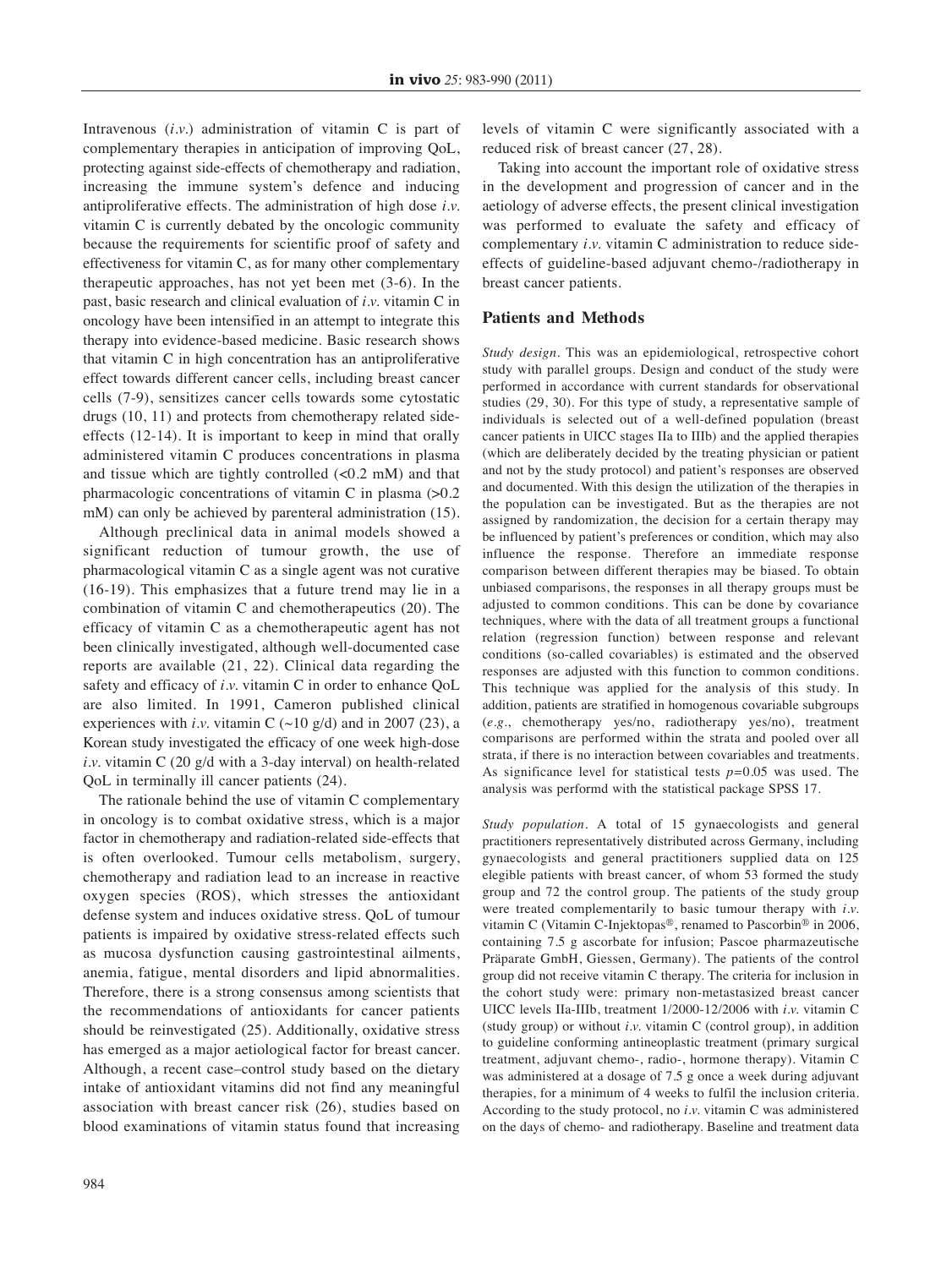concerning characteristics of covariates that could have influenced the treatment are presented in Table I. Significantly more patients of the control group underwent chemo-, radio and hormone therapy than patients of the study group. Concerning age, overall intensity of complaints before adjuvant therapy and UICC stage, there are no significant differences between the groups.

*Data collection.* Prior to data collection the data elements required for the study were identified and defined in the study protocol and a case report form (CRF). Data were retrieved by the investigators from the patients' medical records at the study centres and transferred to the standardized CRFs. Data collected included patients' demographic details, characteristics of the tumour disease, treatments, signs, symptoms and side-effects experienced by the patients. A clinical quality assurance audit was carried out by an independent institution which confirmed that the data were acceptable for the purpose of a clinical trial.

*Outcome analysis.* Typical disease/therapy-induced signs and symptoms were assessed based on the data collected from the patient records after operation, reflecting values at baseline (before start of adjuvant treatment), during 6 months' adjuvant chemo- /radiotherapy (period of 6 months postoperative) and during 6 months of aftercare (period from 6 to 12 months postoperative). Signs and symptoms were allocated intensity scores of 0 (no symptoms), 1 (mild symptoms) or 2 (severe symptoms). The following symptoms were recorded: gastrointestinal tract symptoms (nausea, vomiting, loss of appetite, diarrhoea), mental conditions (tiredness/lassitude/fatigue, depression), sleep disturbances, dizziness, headache, tumour pain, cachexia, skin irritation, mucositis, haemorrhagic diathesis and infections. For a specific symptom, a patient was included in the analysis if the symptom was present either at the beginning and/or during the standard treatment (operation, chemo-/ radiotherapy) or during 6 months of aftercare, but only if an assessment was available for both time points. In efficacy analysis, the symptom intensity scores were considered as quantitative variables and their distribution was characterized by its mean. The primary efficacy criterion was the overall intensity score: *i.e.* the average of the symptom intensity scores reported by a patient during adjuvant therapy and aftercare, adjusted for equal baseline conditions. Further efficacy endpoints were the comparison of the Karnofsky index and the Everyday Cognition (ECOG) score between the test group and the control group during adjuvant chemo-, radiotherapy and during the subsequent 6 months of after care. Adjustment of the overall intensity score to equal baseline conditions was performed by the analysis of covariance for age, overall intensity score before adjuvant therapy, chemo-, radio- and hormone-therapy.

*Safety.* Analysis of the safety of the treatment with *i.v.* vitamin C included analysis of the number and severity of side-effects, their duration, treatment and outcome as documented in patient's files.

#### **Results**

Data from the medical records of 125 patients with breast cancer were documented from 15 centres/practices. All women underwent guideline conforming treatment during 1/2000-12/2006 with or without *i.v.* vitamin C administration complementary to adjuvant chemo-, radio- and hormone Table I. *Demographic and disease-relevant parameters.* 

|                              | $n = 53$ | Study group Control group $p$ -Value<br>$n=72$ |       |
|------------------------------|----------|------------------------------------------------|-------|
| Mean age (years)             | 56.1     | 53.9                                           | 0.314 |
| Mean overall intensity score | 0.87     | 0.77                                           | 0.243 |
| before adjuvant therapy      |          |                                                |       |
| UICC stage $(\% )$           |          |                                                | 0.584 |
| Hа                           | 62.3     | 55.6                                           |       |
| <b>IIb</b>                   | 22.6     | 25.0                                           |       |
| <b>IIIa</b>                  | 13.2     | 12.5                                           |       |
| <b>IIIb</b>                  | 1.9      | 6.9                                            |       |
| All stages                   | 100.0    | 100.0                                          |       |
| Chemotherapy $(\% )$         | 67.9     | 83.3                                           | 0.044 |
| Radiotherapy (%)             | 34.0     | 61.1                                           | 0.003 |
| Hormone therapy $(\% )$      | $\Omega$ | 11.1                                           | 0.012 |

therapy. Main chemotherapy regimens were epirubicin/ cyclophosphamide (56%), cyclophosphamide/ methotrexate/ fluorouracil (20%) and fluorouracil/epirubicin/ cyclophosphamide (15.2%).

*Covariate.* The baseline characteristics and patient data of the study and control groups were comparable except for basic therapy. Significant differences between the two groups were seen for radiotherapy (*p=*0.003), for chemotherapy (*p=*0.044) and hormone therapy (*p=*0.012). Concerning UICC stage and other tumour-relevant parameters, no statistically significant differences were documented between the study and control groups (Table I).

*Complaints.* Response criteria for effectiveness are the intensity of the complaints (0=no complaints, 1=mild complaints, 2=severe complaints) during the adjuvant therapy phase (up to 6 months after operation) and aftercare phase (6- 12 months after operation) as documented in the patients' records. As the study and control group differed in use of chemo- and radiotherapy, the documented intensities were adjusted to common values (total means) of age, baseline overall intensity score, chemotherapy, radiotherapy and hormone therapy. The means of the adjusted intensities in the adjuvant therapy phase are shown in Figure 1, those in the aftercare phase in Figure 2. The means of the study group for all complaints and phases are lower than those of the control group. The differences are statistically significant at the 0.05 level for loss of appetite (*p=*0.046), fatigue (*p=*0.004), depression (*p=*0.017) and sleep disorders (*p=*0.005) in the adjuvant therapy phase, and for nausea (*p=*0.022), loss of appetite (*p=*0.005), fatigue (*p=*0.023), sleep disorders (*p=*0.044), dizziness (*p=*0.004) and haemorrhagic diathesis (*p=*0.032) in the aftercare phase. The primary effect criterion was the overall intensity score (*i.e.* the average over the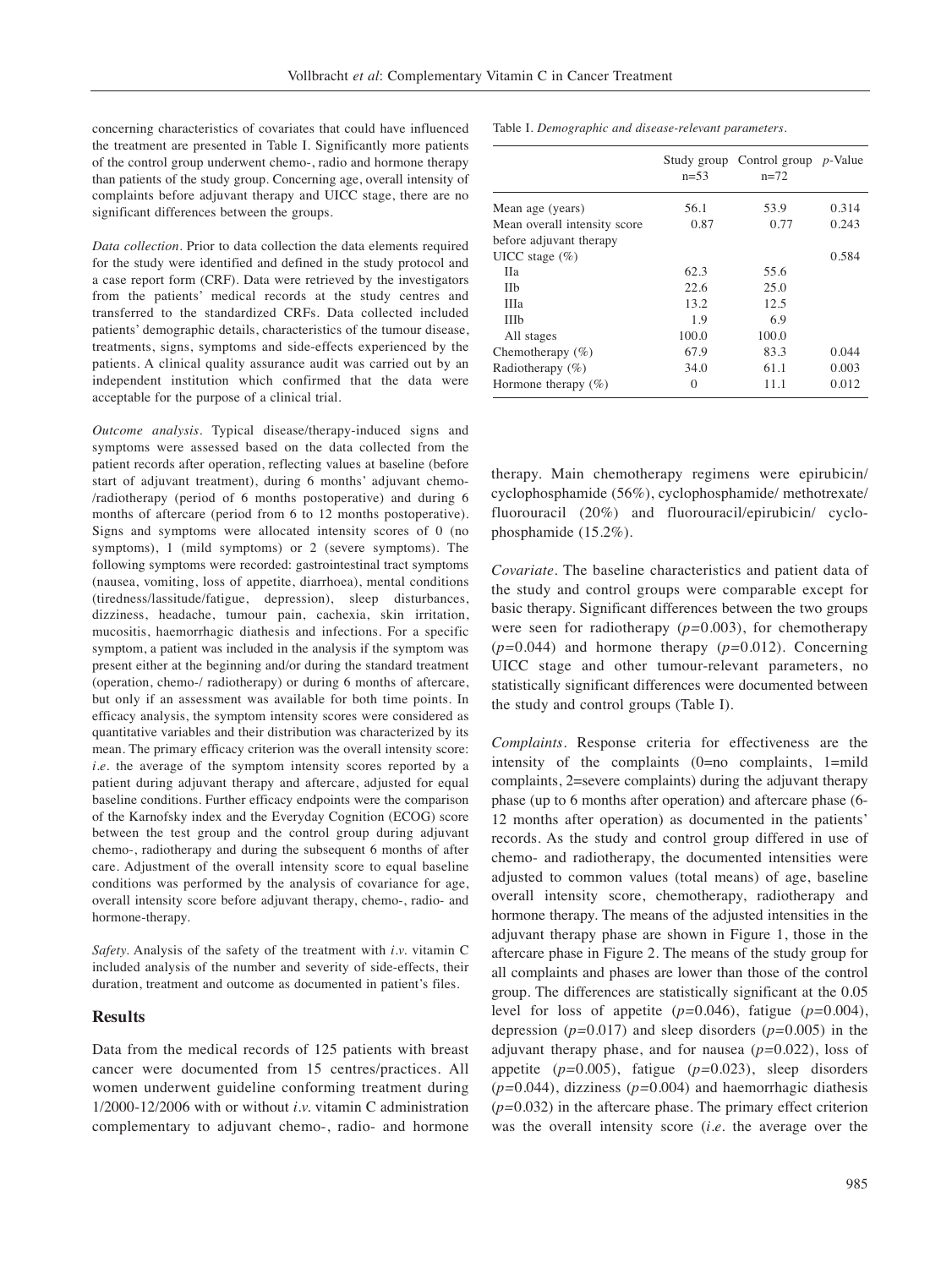

Figure 1. *Mean intensity of complaints during adjuvant therapy, adjusted for age, baseline overall intensity, chemotherapy, radiotherapy and hormone therapy.*

intensities of all complaints). The means of the adjusted overall intensity score are shown in Figure 3 for both study groups and phases. The means of the study group in both phases were significantly lower than those of the control group (*p=*0.013 in adjuvant therapy phase and *p=*0.021 in aftercare phase) and for both groups, lower in the aftercare phase than in the adjuvant therapy phase. This means that under comparable conditions, disease-or therapy-induced complaints during adjuvant therapy and aftercare were significantly reduced for patients with additional vitamin C therapy.

To determine whether the influence of vitamin C therapy differed for patients with and without chemo- or radiotherapy, patients were stratified according their adjuvant therapy (with/without chemotherapy, with/without radiotherapy) and a 2-factorial analysis of variance was performed with the overall intensity score in the adjuvant therapy phase as response variable and vitamin C treatment and chemotherapy and radiotherapy as influencing factors. The means of the overall intensity for both groups and all strata are shown in Figure 4. The mean overall intensity in the study group for all strata was remarkably lower than in the control group. The difference was particularly pronounced for the stratum without chemotherapy. As there was no significant interaction between vitamin C therapy and adjuvant therapy (*p=*0.255 for chemotherapy and *p=*0.905 for radiotherapy), the effect sizes (*i.e.* the differences in means between study and control groups) can be pooled over the strata with and without adjuvant therapy to a common estimate. This estimate is –0.195 for the strata with/without chemotherapy and –0.171 for strata with/without radiotherapy, and in both cases, statistically significant (*p=*0.008 and 0.009 respectively). This indicates that additional therapy with vitamin C has a significant effect on reduction of complaints during the adjuvant therapy phase and that this effect is independent of the applied adjuvant therapy.

*Performance status.* Women who received vitamin C intravenously had a markedly higher performance status during adjuvant therapy and the aftercare phase. During the 6 months of adjuvant treatment the mean index in the study group (80%) was significantly higher (*p<*0.001) than that in the control group (71%). The performance during the aftercare improved to 87% in the study group and was significantly better (*p<*0.001) than in the control group (78%) (Figure 5). The results of performance status as indicated by the ECOG are comparable to that of the Karnofsky index. During adjuvant therapy, the mean scores of ECOG (which can range from 1=normal performance to 5=constantly bedridden) were 1.596 in the study group and 2.067 in the control group (*p=*0.002) and, during aftercare, 1.11 in the study group and 1.71 in the control group (*p<*0.001) (Figure 6).

*Safety.* The safety of complementary *i.v.* vitamin C administration was assessed using a panel of adverse reactions. However, no *i.v.* vitamin C-induced side-effect was documented. Patient assessment during adjuvant therapy of the tolerability of complementary *i.v.* vitamin C administration was excellent (86.8%) and good (13.2%).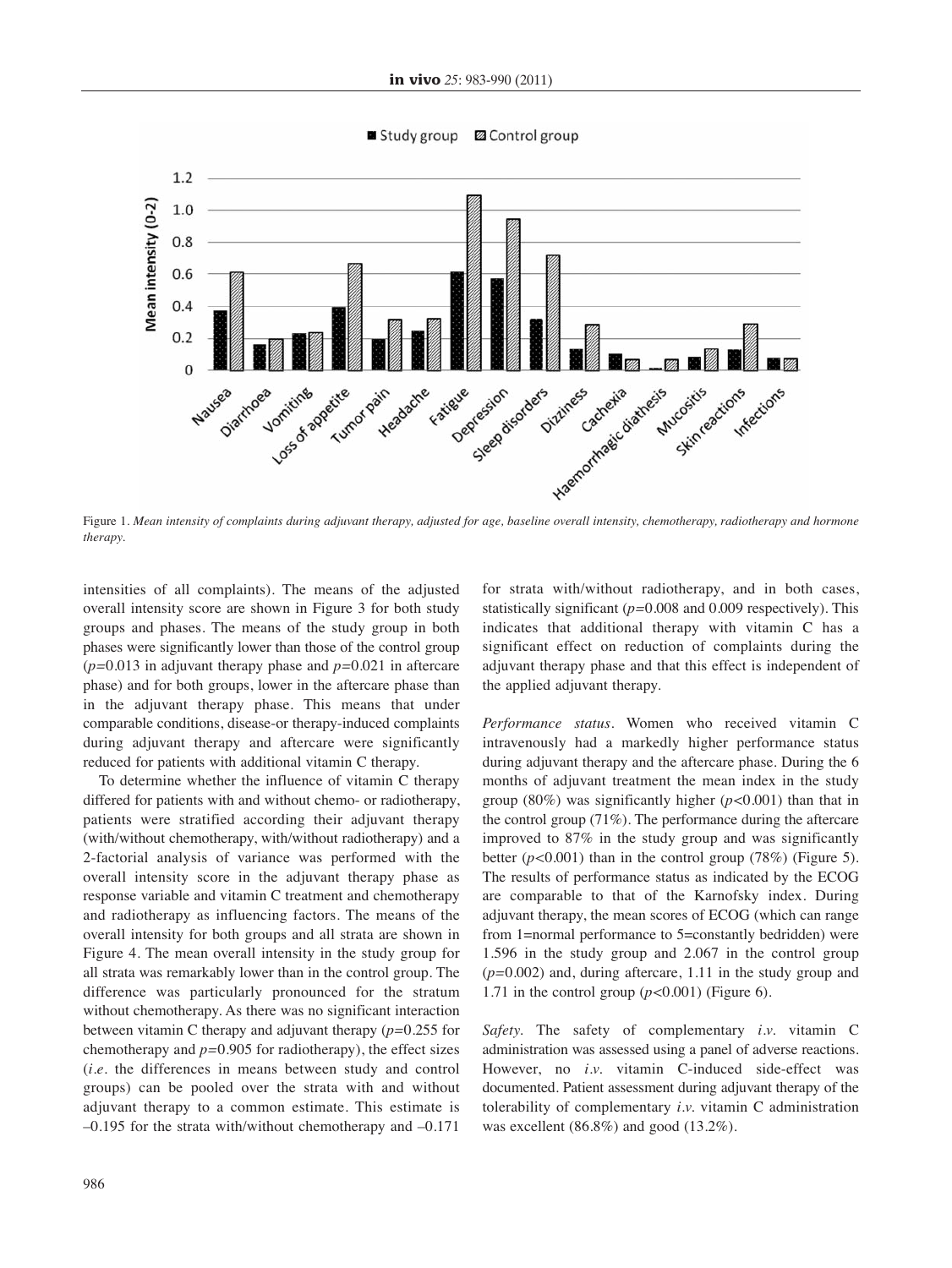

## **Discussion**

The aim of the study was to evaluate the efficacy in terms of QoL and tolerability of Vitamin C-Injektopas<sup>®</sup> 7.5 g/Pascorbin<sup>®</sup> 7.5 g in the first postoperative year of women with breast cancer. The amelioration of QoL is an important optimization of standard therapy, because chemotherapy and radiation-related side-effects often cause a reduction in dosage or even abortion of guideline conforming therapy. To carry out optimal tumourdestructive therapy, the reduction or prevention of therapyrelated side-effects is important.

Women who received vitamin C suffered significantly less from side-effects due to the tumour itself and the standard therapy. Similar effects were achieved for the aftercare period, where women in the vitamin C group were nearly free of complaints. After adjustment to the same baseline and treatment conditions, the confirmatory analysis also showed significant differences in the groups. During chemo- and radiotherapy, as well as during the aftercare period, the overall intensity of symptoms was reduced by one-third and one-half, respectively in the study group as compared to the control group (Figures 1 and 2). Clearly, the reduction of side-effects in the study group cannot be explained by inhomogeneities in covariates between both groups, but is due to the effect of complementary *i.v.* vitamin C therapy.

In particular, symptoms regarding the intestines, such as nausea and poor appetite, as well as neurodegenerative symptoms, such as loss of motivation and depression, were less severe in the vitamin C-treated group. Noteworthy as well is the outcome of scores for fatigue and sleeping disorders in the vitamin C-treated group, as sleeping disorders are a key step in the pathology of depression. As



Figure 3. *Means of overall intensity of complaints, adjusted for age, baseline overall intensity, chemotherapy, radiotherapy and hormone therapy.*

expected during the aftercare period, fewer side-effects occurred, however, symptoms affecting the gut such as nausea and poor appetite, or the nervous system, such as fatigue, depression and sleeping disorders, were still less significant in the study group. Similar results have been observed after treatment of terminally ill cancer patients with 10 g vitamin C twice a day with a 3-day interval. After one week, the symptom scores for fatigue, nausea, vomiting, appetite loss and pain were significantly lower (24).

As known from the literature, tumour patients generally have a deficiency of vitamin C. This has also been confirmed for breast cancer patients (27). Low serum levels of vitamin C, in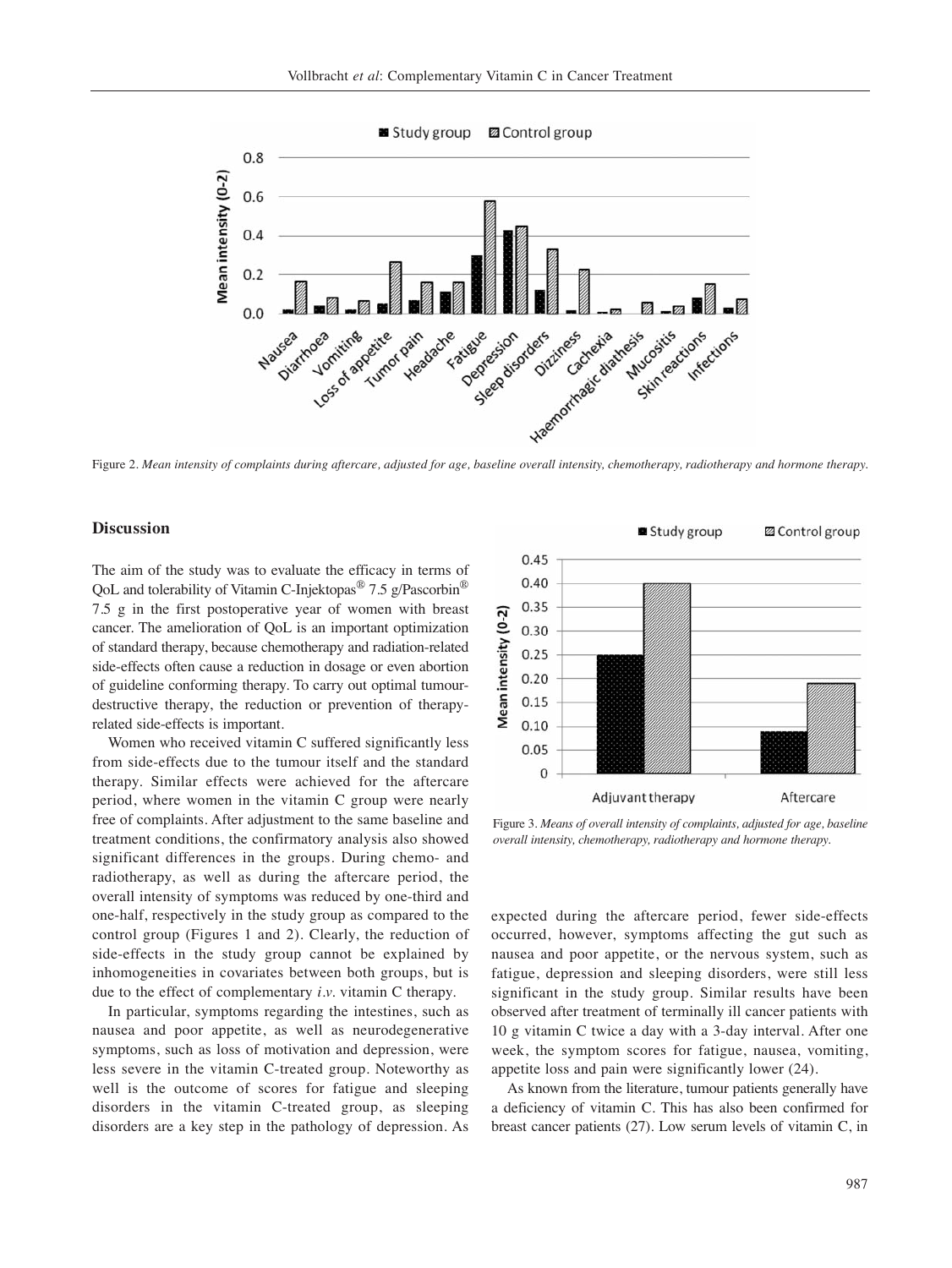

Figure 4. *Means of overall intensity of complaints during adjuvant therapy in strata with/without chemotherapy and with/without radiotherapy.*

spite of adequate daily intake, may be due to increased utilization of vitamin C for detoxification of ROS during surgery, chemoand radiotherapy, as well as vitamin C sequestration by tumour cells. It is known that tissue trauma and surgical procedures reduce the antioxidant capacity, particularly that of vitamin C (31, 32), because of high metabolic turnover due to oxidative stress and wound healing. To prevent this deficit, at least 3 g *i.v.* vitamin C daily are required (33, 34). If surgery-related vitamin C loss is not sufficiently corrected, tumour patients experience severely reduced systemic antioxidant capacity even before starting chemo- and radiotherapy. Non-cancerous tissue is not adequately protected from ROS, which accumulate even more due to the therapy. Vitamin C deficiency or a generally depleted antioxidant capacity is a frequently underestimated problem in tumour patients. Noteworthy is an inverse relationship between vitamin C concentration and tumour markers (35), progression of disease (36, 37) and survival time (38). The deficiency scenario becomes worse after administration of chemotherapy or radiation (39-42).

It must be assumed that the administration of 7.5 g intravenous vitamin C in the study group restored vitamin C plasma levels and boosted the antioxidative capacity. This would explain the strong protection from gastrointestinal and neurodegenerative symptoms because both mucosa and nerves are very vulnerable to oxidative stress. For example, vitamin C is highly concentrated in the brain to protect it from ROS which accumulate during oxygen utilization. Oxidative stress correlates with the severity of depression because ROS degrade neurotransmitter (43-45) and animal studies with parenteral application of vitamin C observed antidepressant-like effects (46).

Besides efficacy, the evaluation of the safety of *i.v.* vitamin C in addition to guideline conforming antineoplastic treatment was a strong motivation for the present study. No adverse effects were documented that were associated with intake of Vitamin C-Injektopas<sup>®</sup> 7.5 g/Pascorbin<sup>®</sup> 7.5 g. Clinical studies affirm the tolerability of high-dose intravenous vitamin C in dosages up to 1.5 g per kg body weight, if known and accepted contraindications such as oxalate calculus, renal failure, haemochromatosis and glucose-6-phosphate-dehydrogenase deficiency, are kept in mind (20). In the present study, *i.v.* administration of vitamin C had no effect on tumour status after 6 or 12 months. This is noteworthy with respect to concerns that a strong antioxidant such as vitamin C may reduce the efficacy of chemo- or radiotherapy (4). So far no clinical studies have evaluated possible interactions between standard therapy and adjuvant *i.v.* vitamin C application. A benefit of complementary high-dosage vitamin C injections has been observed in case reports and animal experiments (12-14, 47, 48). *In vitro* experiments showed that pretreatment of tumour cells with ascorbate, which acts extracellularly as a pro-oxidant toward tumour cells, leads to increased sensitivity towards several antineoplastic drugs, such as epirubicin, and 5-fluorouracil (10, 11, 49), two drugs frequently used in breast cancer treatment.

But because of the absence of clinical studies, a safety margin between chemo-/radiotherapy and the administration of *i.v.* vitamin C is strictly recommended. This recommendation was explicitly followed by the present study protocol.

Complementary treatment of breast cancer patients with high-dosage *i.v.* vitamin C (Pascorbin<sup>®</sup> 7.5 g) was shown to be a well-tolerated optimization of standard tumour-destructive therapies, mainly reducing QoL related side-effects.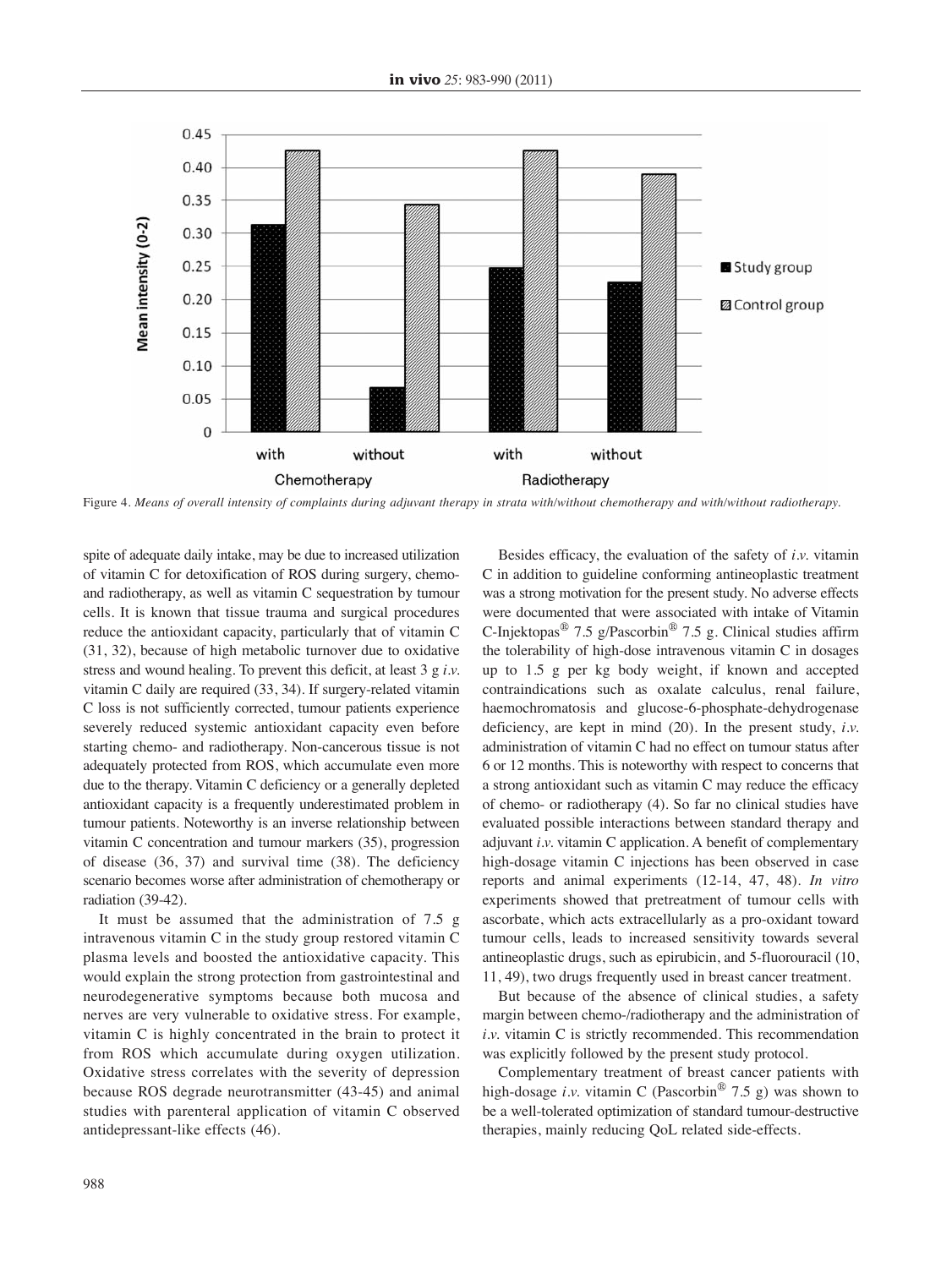

Figure 5. *Mean Karnofsky index, adjusted for age, baseline overall intensity, chemotherapy, radiotherapy and hormone therapy.* Figure 6. *Mean ECOG scale, adjusted for age, baseline overall intensity,*



*chemotherapy, radiotherapy and hormone therapy.*

## **References**

- 1 Wyatt G, Sikorskii A, Wills CE and Su H: Complementary and alternative medicine use, spending, and quality of life in early stage breast cancer. Nurs Res *59(1)*: 58-66, 2010.
- 2 American Cancer Society: Guidelines for using complementary and alternative medicine. www.cancer.org, 2008.
- 3 Bjelakovic G, Nikolova D, Gluud LL, Simonetti RG and Gluud C: Antioxidant supplements for prevention of mortality in healthy participants and patients with various diseases. Cochrane Database Syst Rev *(2)*: CD007176, 2008.
- 4 Lawenda BD, Kelly KM, Ladas EJ, Sagar SM, Vickers A and Blumberg JB: Should supplemental antioxidant administration be avoided during chemotherapy and radiation therapy? J Natl Cancer Inst *100(11)*: 773-783, 2008.
- 5 Heaney ML, Gardner JR, Karasavvas N, Golde DW, Scheinberg DA, Smith EA and O'Connor OA: Vitamin C antagonizes the cytotoxic effects of antineoplastic drugs. Cancer Res *68(19)*: 8031-8038, 2008.
- 6 Espey MG, Chen Q and Levine M: Comment re: Vitamin C antagonizes the cytotoxic effects of chemotherapy. Cancer Res *69(22)*: 8830; author reply 8830-8831, 2009.
- 7 Chen Q, Espey MG, Krishna MC, Mitchell JB, Corpe CP, Buettner GR, Shacter E and Levine M: Pharmacologic ascorbic acid concentrations selectively kill cancer cells: action as a prodrug to deliver hydrogen peroxide to tissues. Proc Natl Acad Sci USA *102(38)*: 13604-13609, 2005.
- 8 Kim KN, Pie JE, Park JH, Park YH, Kim HW and Kim MK: Retinoic acid and ascorbic acid act synergistically in inhibiting human breast cancer cell proliferation. J Nutr Biochem *17(7)*: 454-462, 2006.
- 9 Hong SW, Jin DH, Hahm ES, Yim SH, Lim JS, Kim KI, Yang Y, Lee SS, Kang JS, Lee WJ, Lee WK and Lee MS: Ascorbate (vitamin C) induces cell death through the apoptosis-inducing factor in human breast cancer cells. Oncol Rep *18(4)*: 811-815, 2007.
- 10 Kurbacher CM, Wagner U, Kolster B, Andreotti PE, Krebs D and Bruckner HW: Ascorbic acid (vitamin C) improves the antineoplastic activity of doxorubicin, cisplatin, and paclitaxel in human breast carcinoma cells *in vitro*. Cancer Lett *103(2)*: 183-189, 1996.
- 11 Fromberg A, Gutsch D, Schulze D, Vollbracht C, Weiss G, Czubayko F and Aigner A: Ascorbate exerts anti-proliferative effects through cell cycle inhibition and sensitizes tumor cells towards cytostatic drugs. Cancer Chemother Pharmacol *67(5)*: 1157-1166, 2010.
- 12 El-Merzabani MM, El-Aaser AA, Osman AM, Ismael N and Abu el-Ela F: Potentiation of therapeutic effect of methanesulphonate and protection against its organ cytotoxicity by vitamin C in Ehrlich ascites carcinoma bearing mice. J Pharm Belg *44(2)*: 109-116, 1989.
- 13 Shimpo K, Nagatsu T, Yamada K, Sato T, Niimi H, Shamoto M, Takeuchi T, Umezawa H and Fujita K: Ascorbic acid and adriamycin toxicity. Am J Clin Nutr *54(6 Suppl)*: 1298S-1301S, 1991.
- 14 Prasad SB, Giri A and Arjun J: Use of subtherapeutical dose of cisplatin and vitamin C against murine Dalton's lymphoma. Pol J Pharmacol Pharm *44(4)*: 383-391, 1992.
- 15 Padayatty SJ, Sun H, Wang Y, Riordan HD, Hewitt SM, Katz A, Wesley RA and Levine M: Vitamin C pharmacokinetics: implications for oral and intravenous use. Ann Intern Med *140(7)*: 533-537, 2004.
- 16 Casciari JJ, Riordan HD, Miranda-Massari JR and Gonzalez MJ: Effects of high dose ascorbate administration on L-10 tumor growth in guinea pigs. P R Health Sci J *24(2)*: 145-150, 2005.
- 17 Chen Q, Espey MG, Sun AY, Pooput C, Kirk KL, Krishna MC, Khosh DB, Drisko J and Levine M: Pharmacologic doses of ascorbate act as a prooxidant and decrease growth of aggressive tumor xenografts in mice. Proc Natl Acad Sci USA *105(32)*: 11105-11109, 2008.
- 18 Du J, Martin SM, Levine M, Wagner BA, Buettner GR, Wang SH, Taghiyev AF, Du C, Knudson CM and Cullen JJ: Mechanisms of ascorbate-induced cytotoxicity in pancreatic cancer. Clin Cancer Res *16(2)*: 509-520, 2010.